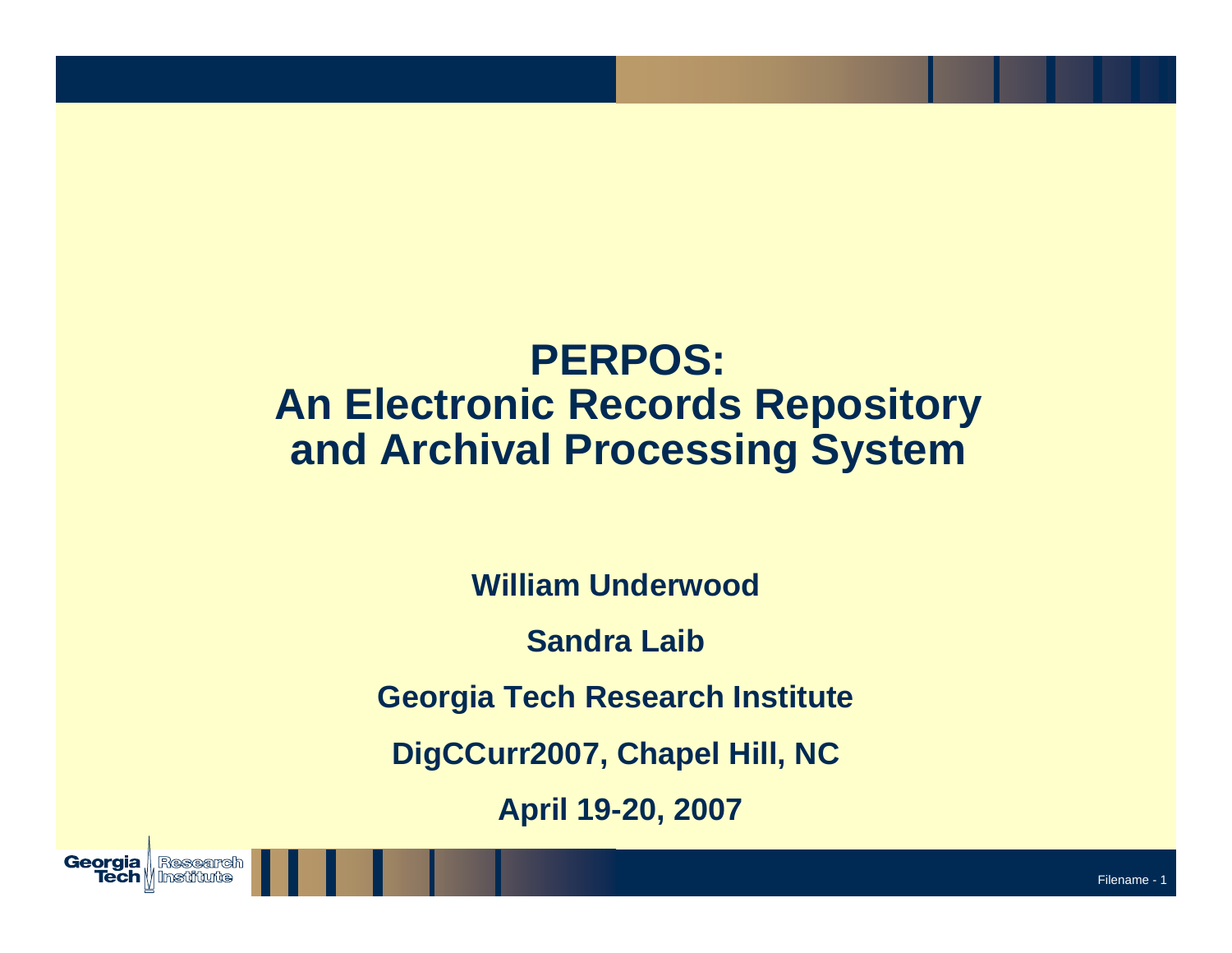# **Background**

- **Initial Objective: Develop tools to support Archivists in gaining intellectual and physical control of PC records from the Administration of President George H. W. Bush.**
- **Contents of 500+ Hard Drives**
- **Included operating system and software applications as well as user-created files.**
- **DOS and Windows 3.1**
- **AT and 386 and Macintosh computers**
- **No viewers, just the original software applications**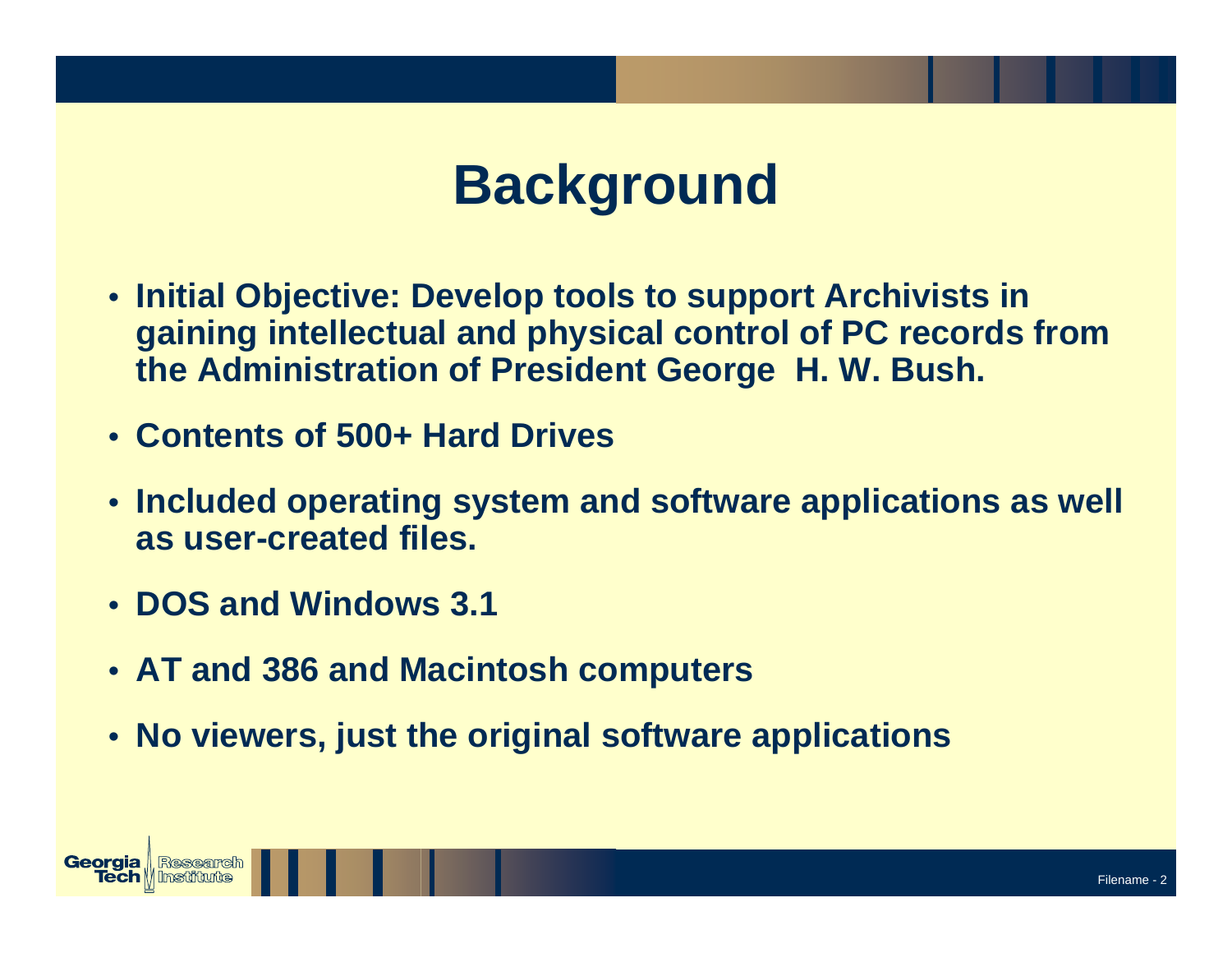# **Presidential Electronic Records PilOt System (PERPOS)**

- **Developed a prototype system to support accession, arrangement, preservation, review, and Description of e-record series.**
- **Evolutionary Prototyping**
- **System has been pilot-tested by archivists at the Bush Presidential Library**
- **Systematically processed several record series**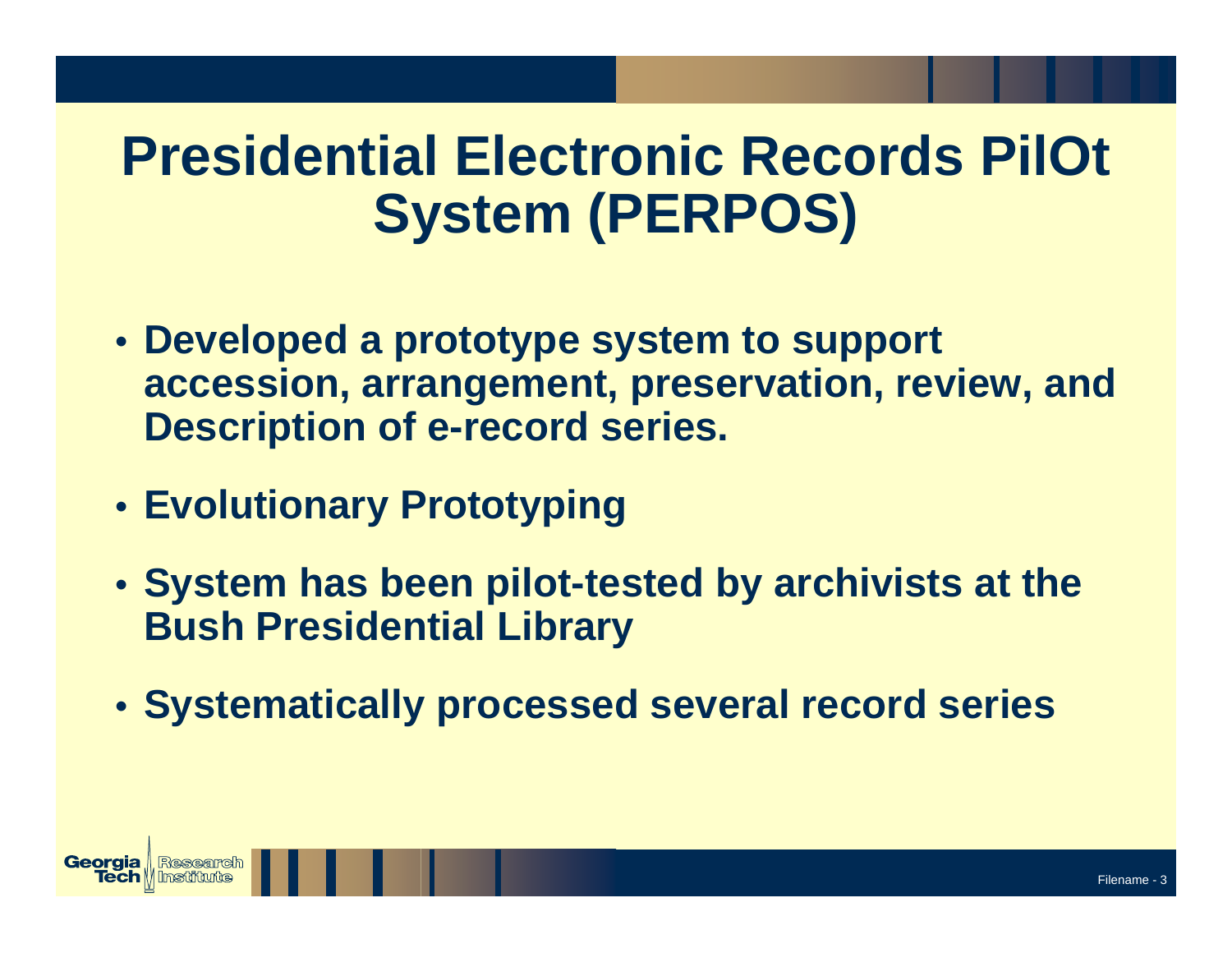### **Systematic Processing Data Flow**



Georgia

Research

**Tech || Institute**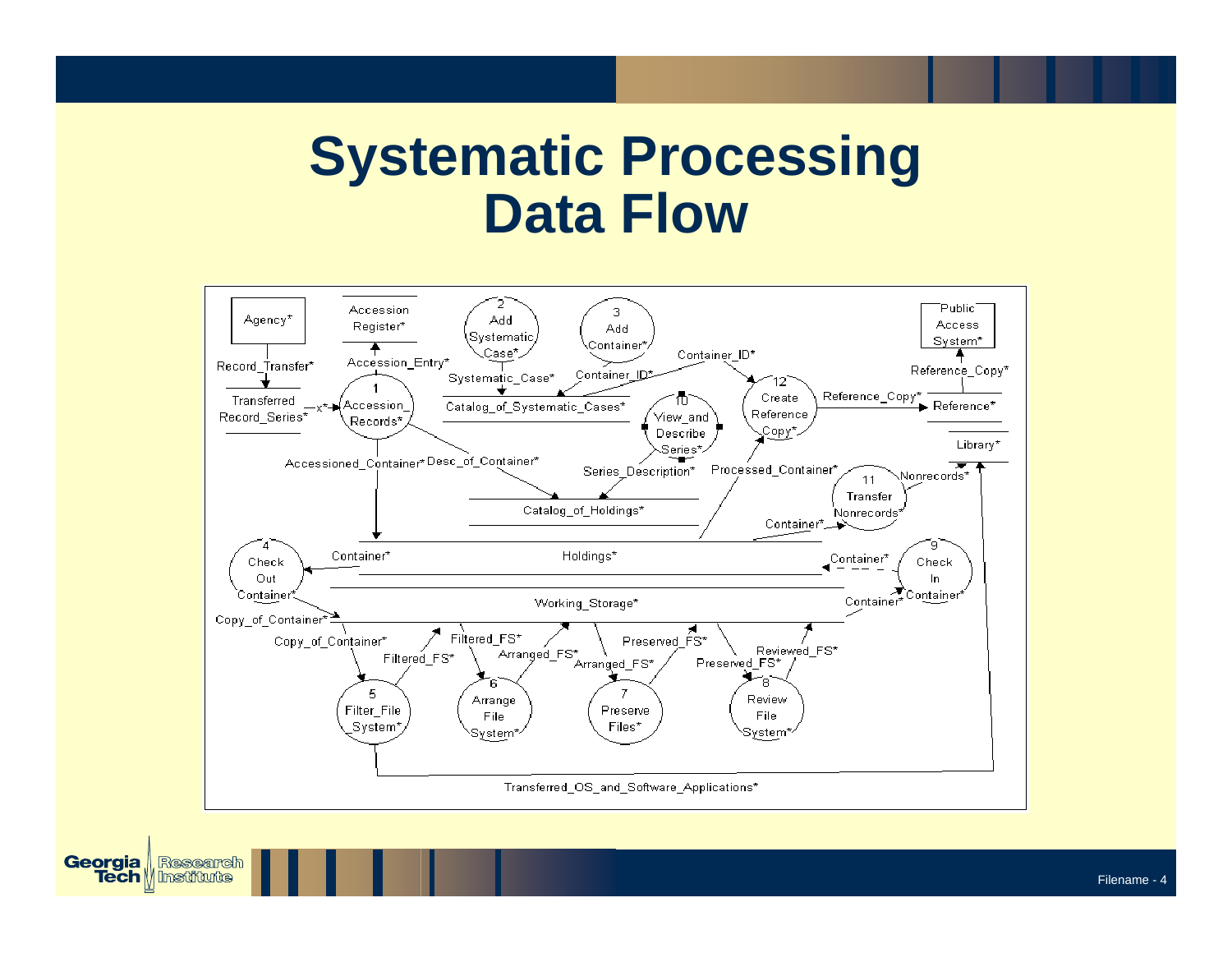# **Repository Data Model**



**Georgia** Research **Tech || Institute**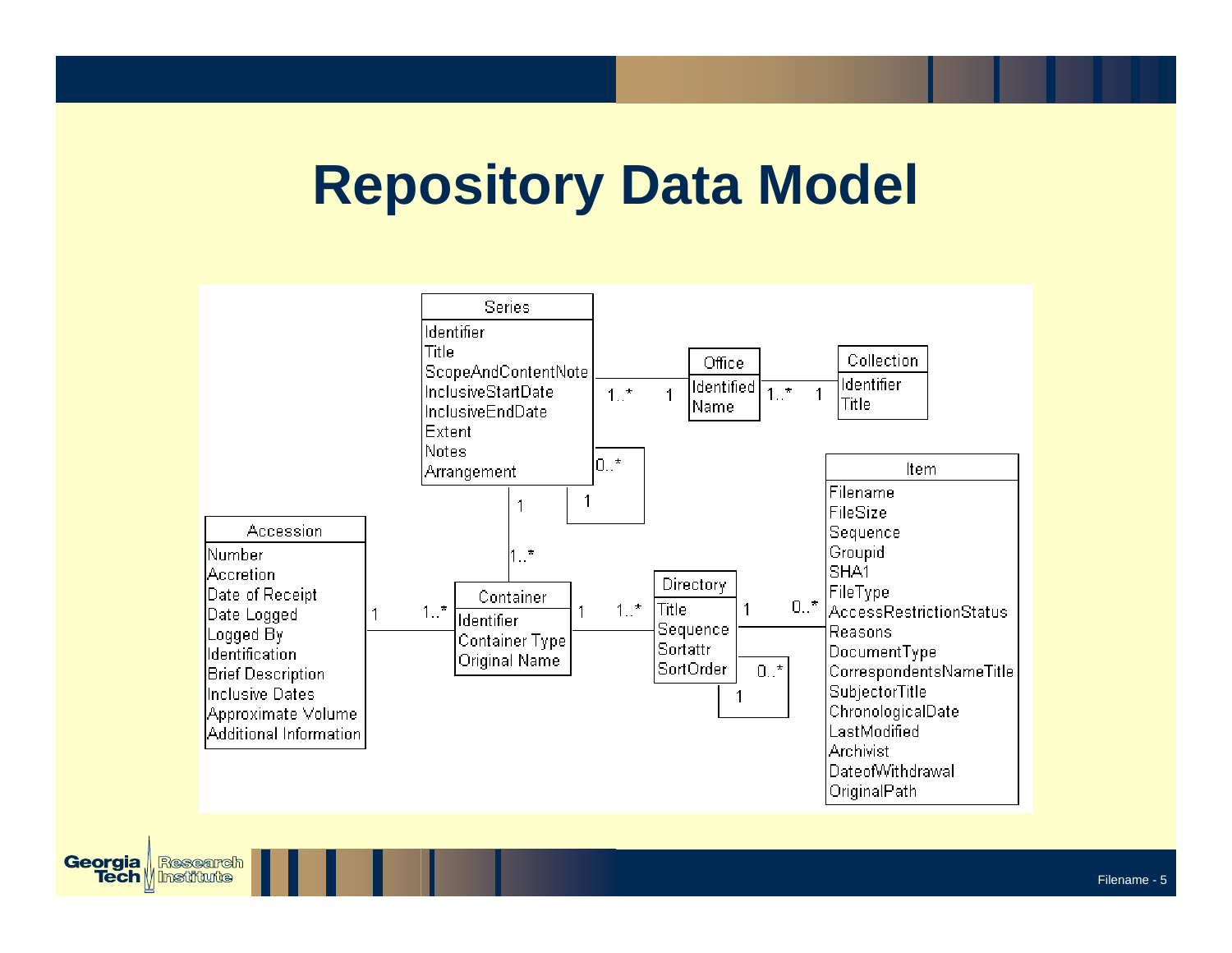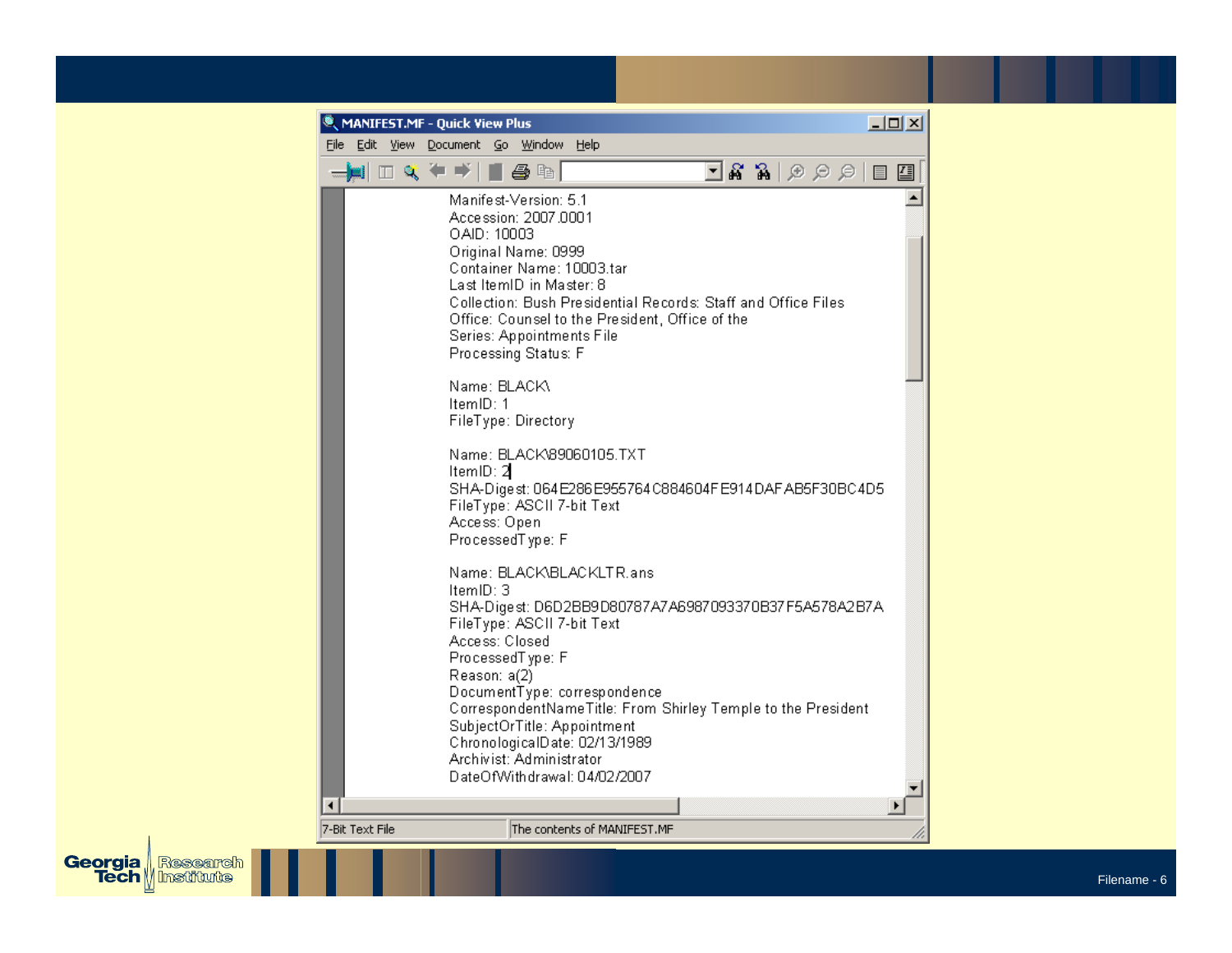# **Accession**

| <b>Archival Repository Tool</b> |                           | $\Box$                                            |
|---------------------------------|---------------------------|---------------------------------------------------|
| Edit Activity Help<br>File      |                           |                                                   |
| ð<br>‰<br>Ê.<br>eb.             | <b>Accession Activity</b> |                                                   |
| 2005.0001<br>8-E                | Property                  | Value                                             |
| 27<br>15001                     | Accession Number          | 2005.0001                                         |
| 15002<br>15003                  | Date of Receipt           | 05-01-1995                                        |
| 15004                           | Date Logged               | 05-06-2005                                        |
| 15005                           | Logged By                 | Stephanie Oriabure                                |
| 15006                           | Donor                     | N.A.                                              |
| 15007                           | <b>Identification</b>     | Bush Personal Computer Files                      |
| 15008                           | <b>Brief Description</b>  | Sample Files for Demonstration of ART and the APT |
| 15009                           | Inclusive Dates           | 1989-1993                                         |
|                                 | Approximate Volume        | 64 files                                          |
|                                 | <b>Restrictions</b>       | PRA, FOIA                                         |
|                                 |                           |                                                   |
|                                 |                           |                                                   |
|                                 |                           | 3/18/2007<br>3:52 PM                              |

**Georgia** Research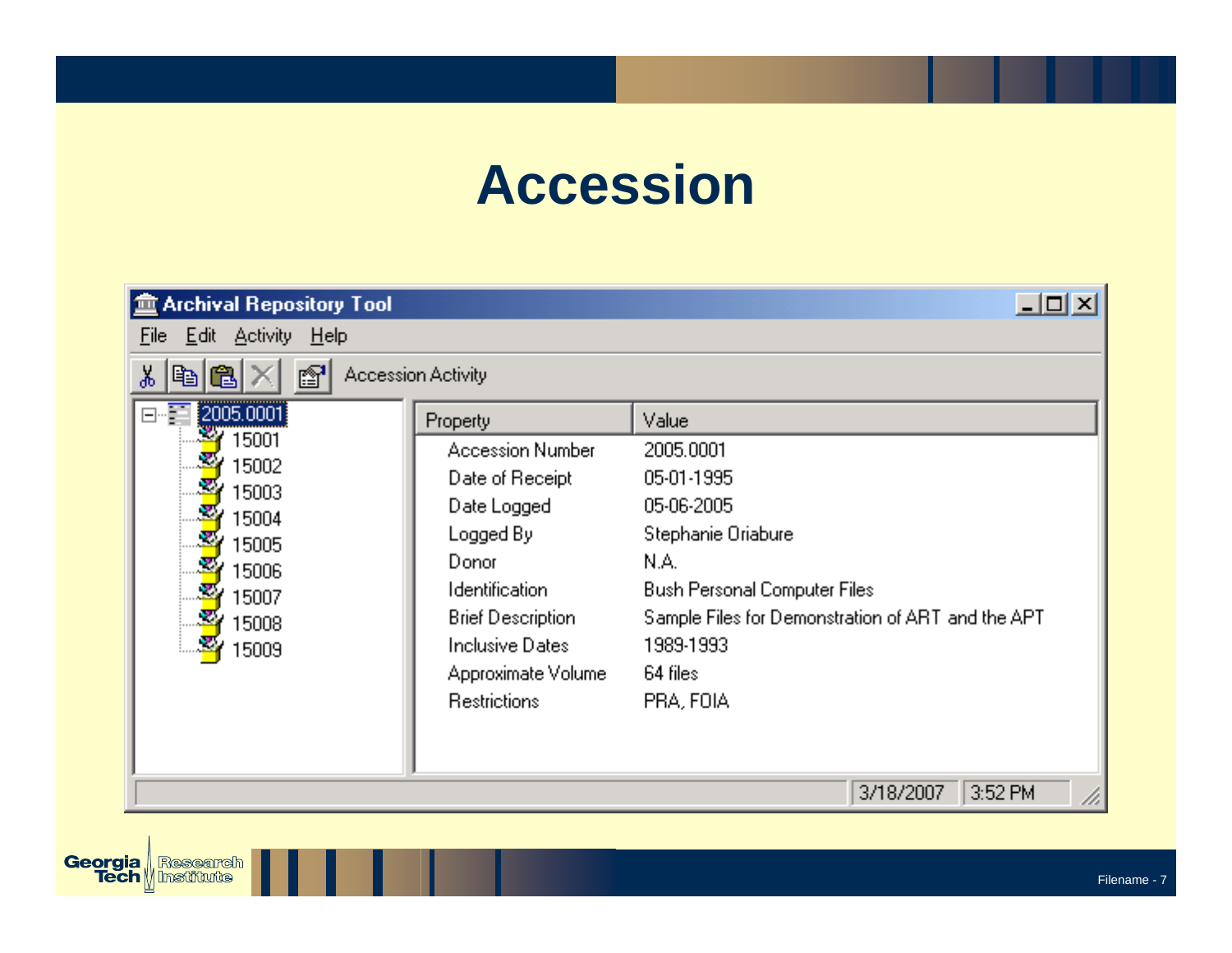## **Intellectual Arrangement**

| 盒 Archival Repository Tool                                                                                                                                                                                                                                                                                                                                                                                                                                                                                                                                                                                                                                                                                                                                                              |                                                                                                                                                                                                        | 그미지                                                                                                                                                                                                                 |
|-----------------------------------------------------------------------------------------------------------------------------------------------------------------------------------------------------------------------------------------------------------------------------------------------------------------------------------------------------------------------------------------------------------------------------------------------------------------------------------------------------------------------------------------------------------------------------------------------------------------------------------------------------------------------------------------------------------------------------------------------------------------------------------------|--------------------------------------------------------------------------------------------------------------------------------------------------------------------------------------------------------|---------------------------------------------------------------------------------------------------------------------------------------------------------------------------------------------------------------------|
| <b>Edit Activity Tools Help</b><br>File                                                                                                                                                                                                                                                                                                                                                                                                                                                                                                                                                                                                                                                                                                                                                 |                                                                                                                                                                                                        |                                                                                                                                                                                                                     |
| Description Activity<br>☞<br>G.<br>喞<br>òб                                                                                                                                                                                                                                                                                                                                                                                                                                                                                                                                                                                                                                                                                                                                              |                                                                                                                                                                                                        |                                                                                                                                                                                                                     |
| ⊟ May Bush Presidential Records: Staff and Office Files ▲<br><b>@n</b> Administration, Office of<br><b>(2)</b> Advance and Special Initiatives, Office of<br>(G) Agricultural Trade and Food Assistance, Offi<br>白 50 Appointments and Scheduling, Office of<br>白 Sceduling Office Files<br>-¥¥ 15005<br><b>DEE</b> Cabinet Affairs, Office of<br><b>DEED</b> Cabinet Secretary, Office of the<br><b>【题</b> 】 Chief of Staff to the President, Office of the<br><b>On Communications, Office of</b><br><b>White House</b> Correspondence Office, White House<br>-Brill Council of Economic Advisors<br>白 Soskin's Files<br>—¥¥ 15006<br><b>WE Counsel to the President, Office of the</b><br>白 See Liberman's Files<br><b>24</b> 15002<br>C. Boyden Gray's Files<br>Ėŀ<br>-119<br>15007 | Property<br>Accession Number:<br>OAID:<br>Collection:<br>Office Name:<br>Series Title:<br>Container Type:<br>Original Container Name:<br>Status:<br>Processing Archivist<br>Processing Type<br>Case No | Value<br>2005.0001<br>15002<br>Bush Presidential Records: Staff and Office Files<br>Counsel to the President, Office of the<br>Lee Liberman's Files<br>Tar<br>0002<br>Inprocess<br>wu4<br>Systematic<br>2005-0010-S |
|                                                                                                                                                                                                                                                                                                                                                                                                                                                                                                                                                                                                                                                                                                                                                                                         |                                                                                                                                                                                                        | 7:01 PM<br>3/17/2007                                                                                                                                                                                                |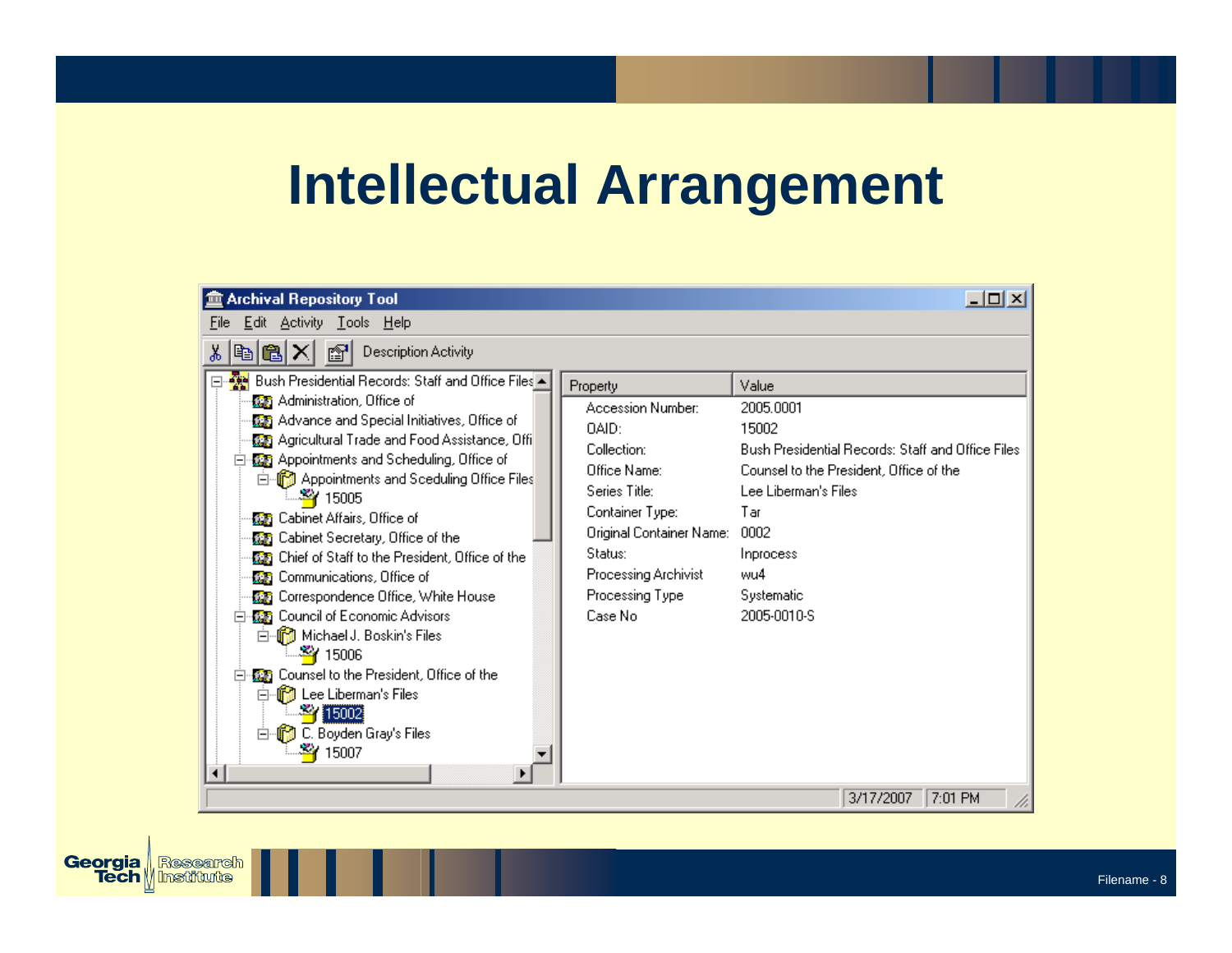### **Preservation Activity**

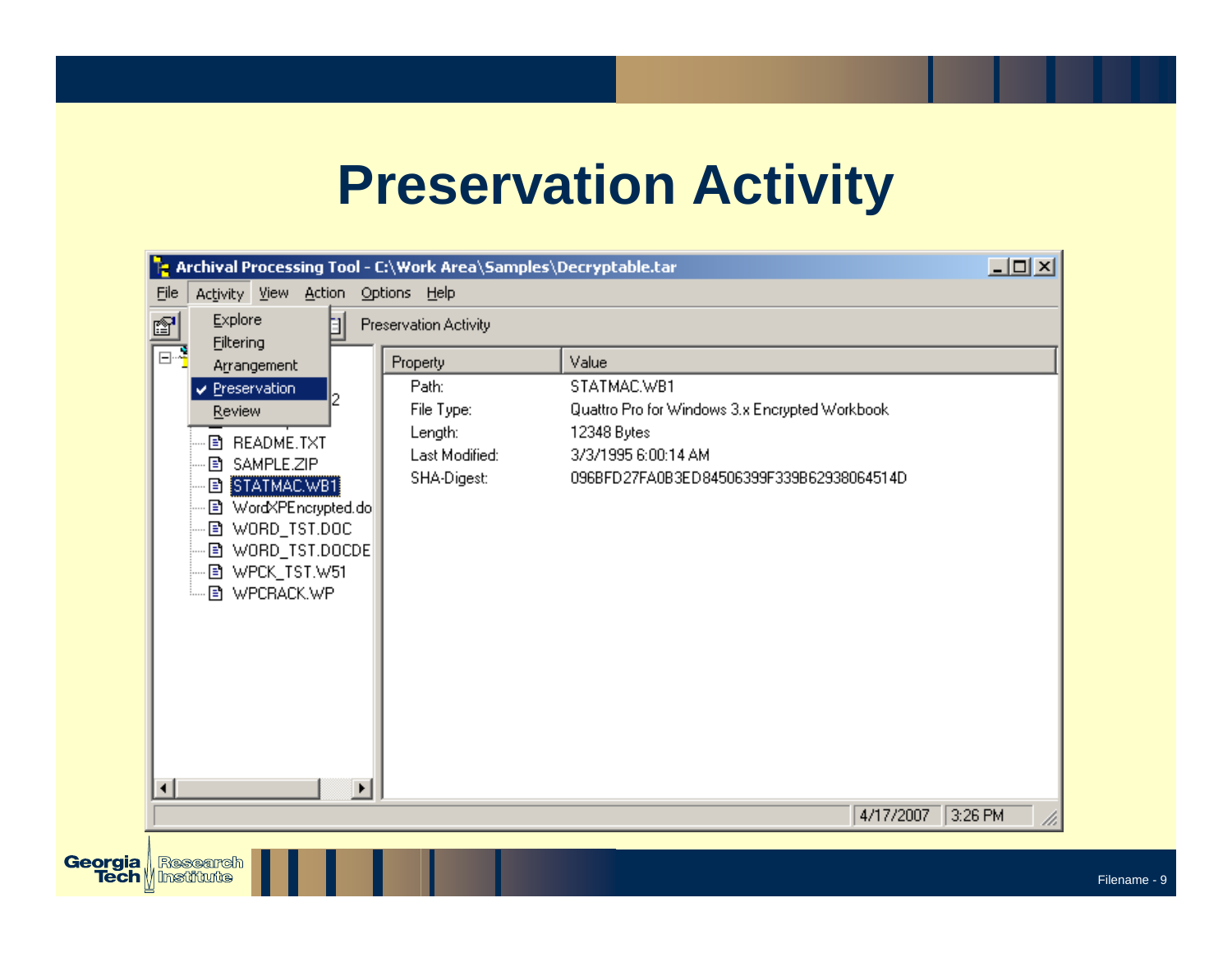### **Preservation Actions**

| <mark>ie</mark> Archival Processing Tool - C:\Work Area\Samples\Decryptable.tar                                                                                                                                                            |                                                        |                                                                                                                                                 | $\Box$ u $\times$ |
|--------------------------------------------------------------------------------------------------------------------------------------------------------------------------------------------------------------------------------------------|--------------------------------------------------------|-------------------------------------------------------------------------------------------------------------------------------------------------|-------------------|
| Activity View Action Options Help<br>Eile                                                                                                                                                                                                  |                                                        |                                                                                                                                                 |                   |
| <u>n X X G</u><br>f1                                                                                                                                                                                                                       | Recover Password<br> ity                               |                                                                                                                                                 |                   |
| Decrypt<br>日 <sup>3</sup> Decryptable.ta<br>Repair:                                                                                                                                                                                        |                                                        | Value                                                                                                                                           |                   |
| <b>■ BASIC.ZIF</b><br>Convert<br><b>■ MPLNDLL</b><br>目 noradi.zip<br>■ README.TXT<br><b>■ SAMPLE.ZIP</b><br><b>B STATMAC.WB1</b><br>■ Word×PEncrypted.do<br>■ WORD_TST.DOC<br><b>■ WORD_TST.DOCDE</b><br>图 WPCK_TST.W51<br>└─ h WPCRACK.WP | File Type:<br>Length:<br>Last Modified:<br>SHA-Digest: | STATMAC.WB1<br>Quattro Pro for Windows 3.x Encrypted Workbook<br>12348 Bytes<br>3/3/1995 6:00:14 AM<br>096BFD27FA0B3ED84506399F339B62938064514D |                   |
| $\left  \cdot \right $<br>$\blacktriangleright$<br>Research<br>  Institute                                                                                                                                                                 |                                                        | 4/17/2007 3:27 PM                                                                                                                               |                   |

Georgia **Tech**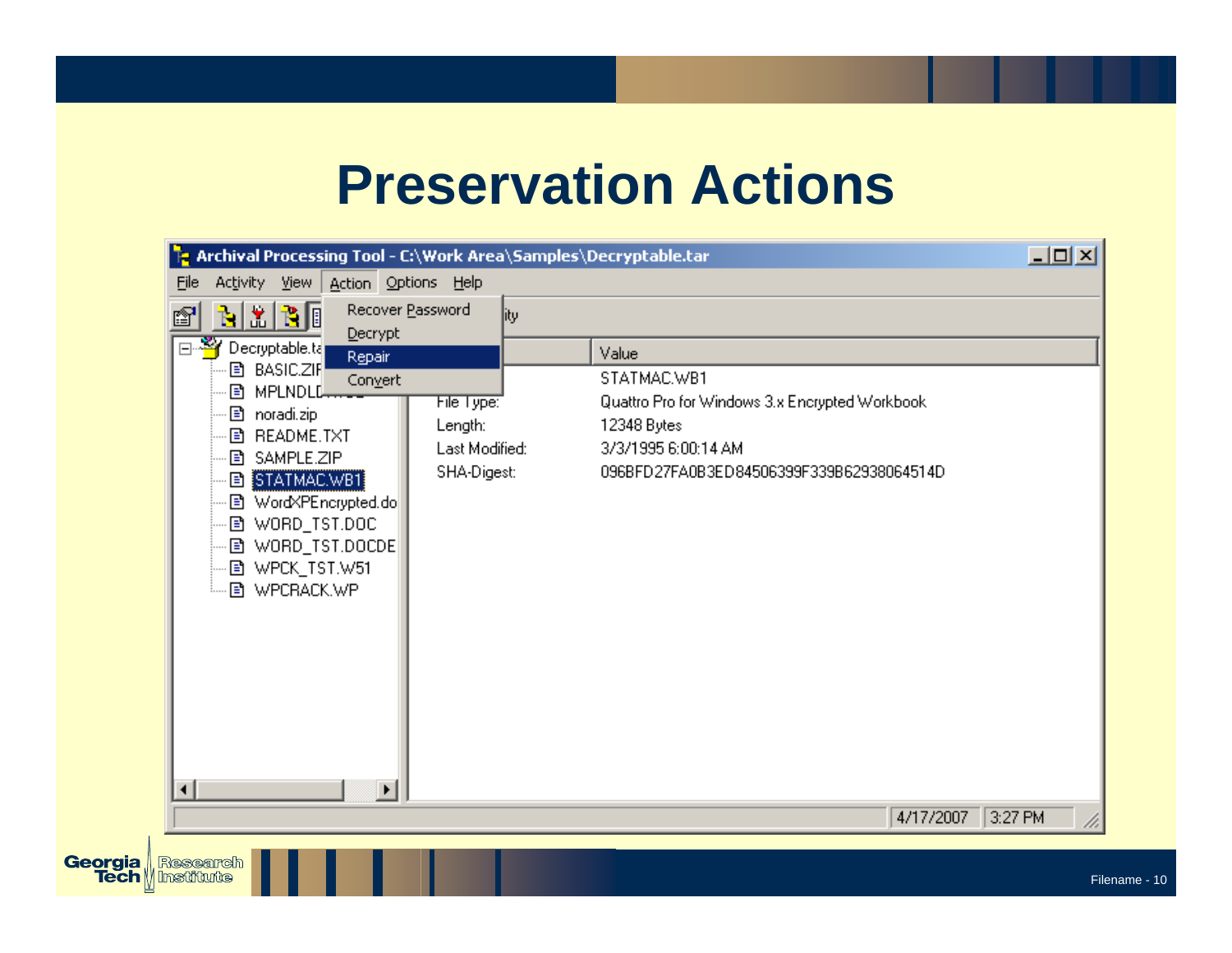# **File Types Associated with Tools**

| Activity View Action<br>Eile<br>61<br>□ <sup>8</sup> Decryptable.tar<br><b>■ BASIC.ZIP</b><br>■ MPLNDLD.WB2<br>图 noradi.zip<br>·固 README.TXT<br>… @ SAMPLE.ZIP<br>… @ STATMAC.WB1<br>… @ Word×PEncrypted.do<br>--- B [WORD_TST.DOC]<br>---固=WORD_TST.DOCDE <br>--- 国 WPCK_TST.W51<br>·固 WPCRACK.WP | Options Help<br>Storage Management<br>Assoc. FileType with Application ▶<br><b>Property</b><br>Path:<br>File Type:<br>Length:<br>Last Modified:<br>SHA-Digest: | Value<br>WORI<br>Micros<br>11264<br>11/4/ | Extractor<br>Viewer<br>Password Recoverer<br>Decrypter<br>Repairer<br>Converter<br>EDAE458C6C809B9ABCBC2DC532731253211C0A74 | lnent.    |         |
|----------------------------------------------------------------------------------------------------------------------------------------------------------------------------------------------------------------------------------------------------------------------------------------------------|----------------------------------------------------------------------------------------------------------------------------------------------------------------|-------------------------------------------|-----------------------------------------------------------------------------------------------------------------------------|-----------|---------|
| $\blacktriangleright$                                                                                                                                                                                                                                                                              |                                                                                                                                                                |                                           |                                                                                                                             | 4/17/2007 | 3:29 PM |

Georgia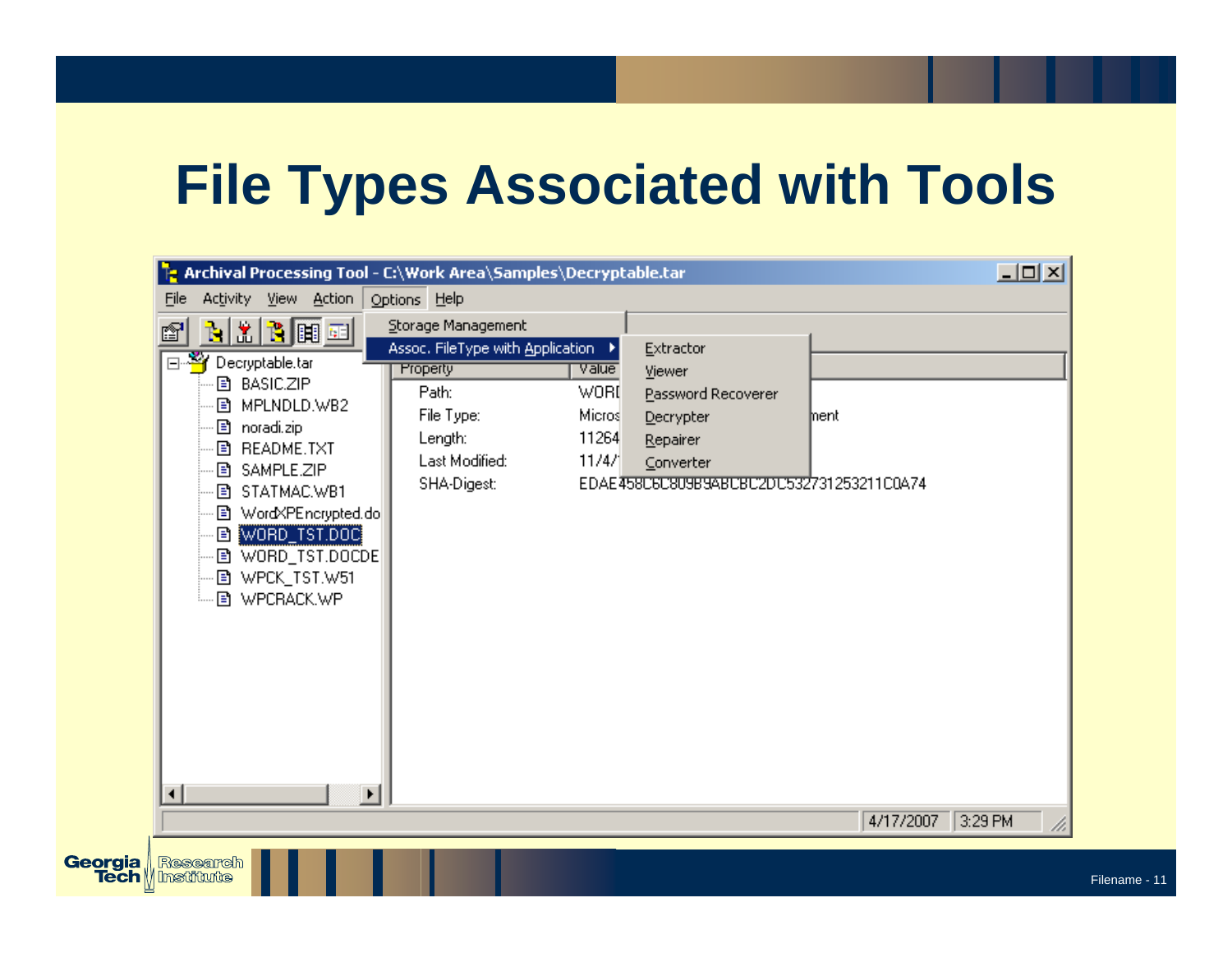# **Review Activity**

| <b>Pe</b> Archival Processing Tool - C:\Work Area\10003.tar                                                                                                                                                                                                                                   |          | $\Box$ D $\times$ |  |
|-----------------------------------------------------------------------------------------------------------------------------------------------------------------------------------------------------------------------------------------------------------------------------------------------|----------|-------------------|--|
| Eile<br>Activity View Action Options Tools Help                                                                                                                                                                                                                                               |          |                   |  |
| Explore<br>$\mathbb{S}^1$<br>FOIA Case 2007-0001-F Review Activity<br>h<br><b>Filtering</b><br>$\Box$<br>Arrangement<br>þк<br>Preservation<br>89060105.TXT<br>$\vee$ Review<br><b>BLACKLTR.ans</b><br><b>BLACKNOM.ans</b><br>口目<br><br>⊡€<br>CHASE.ans<br>□ DRAFTPR.ans<br>— □ ③ NOMBLACK.ans |          |                   |  |
|                                                                                                                                                                                                                                                                                               |          |                   |  |
|                                                                                                                                                                                                                                                                                               | 4/2/2007 | 12:51 PM          |  |

**Georgia** Research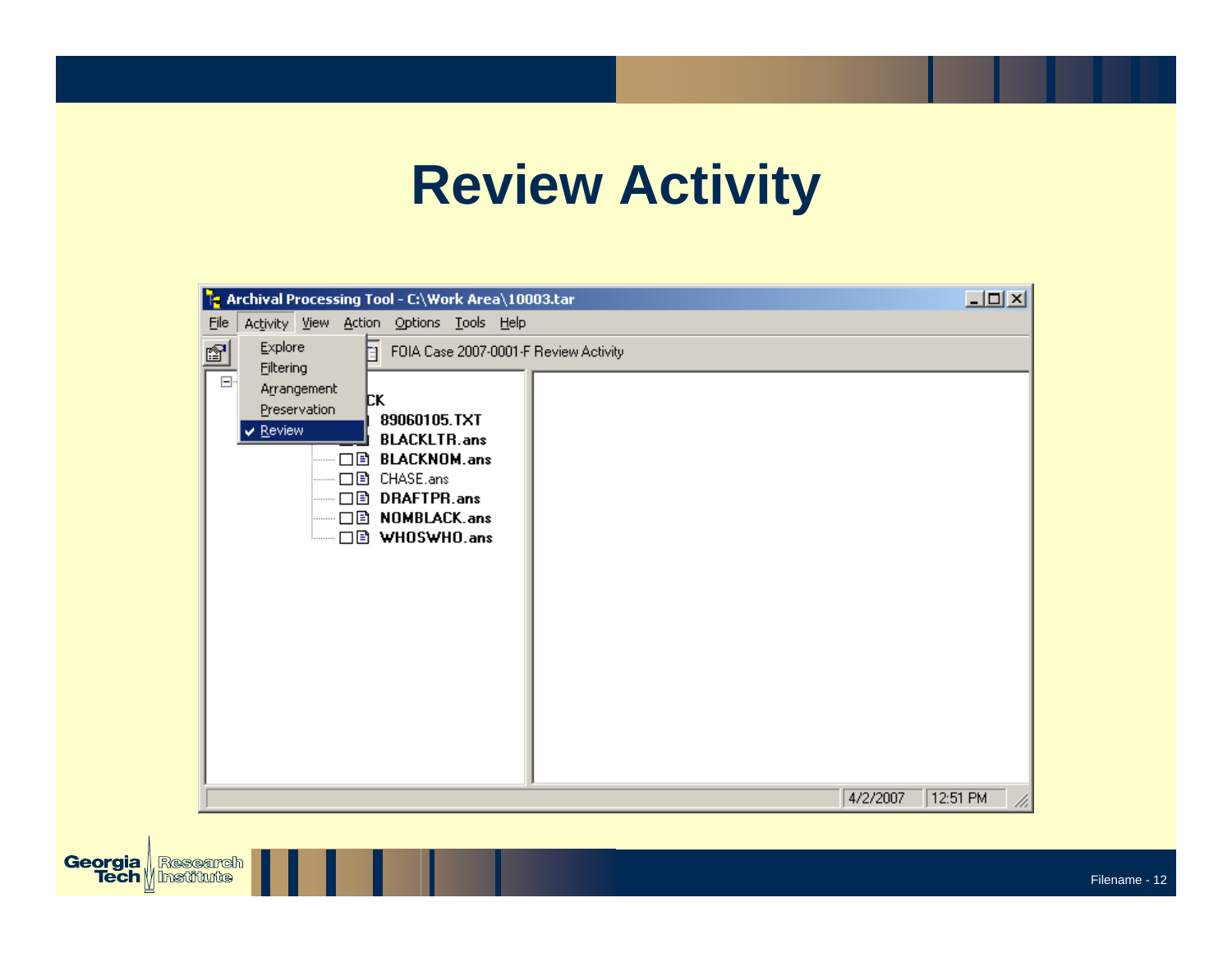# **Review Activity: View Record**

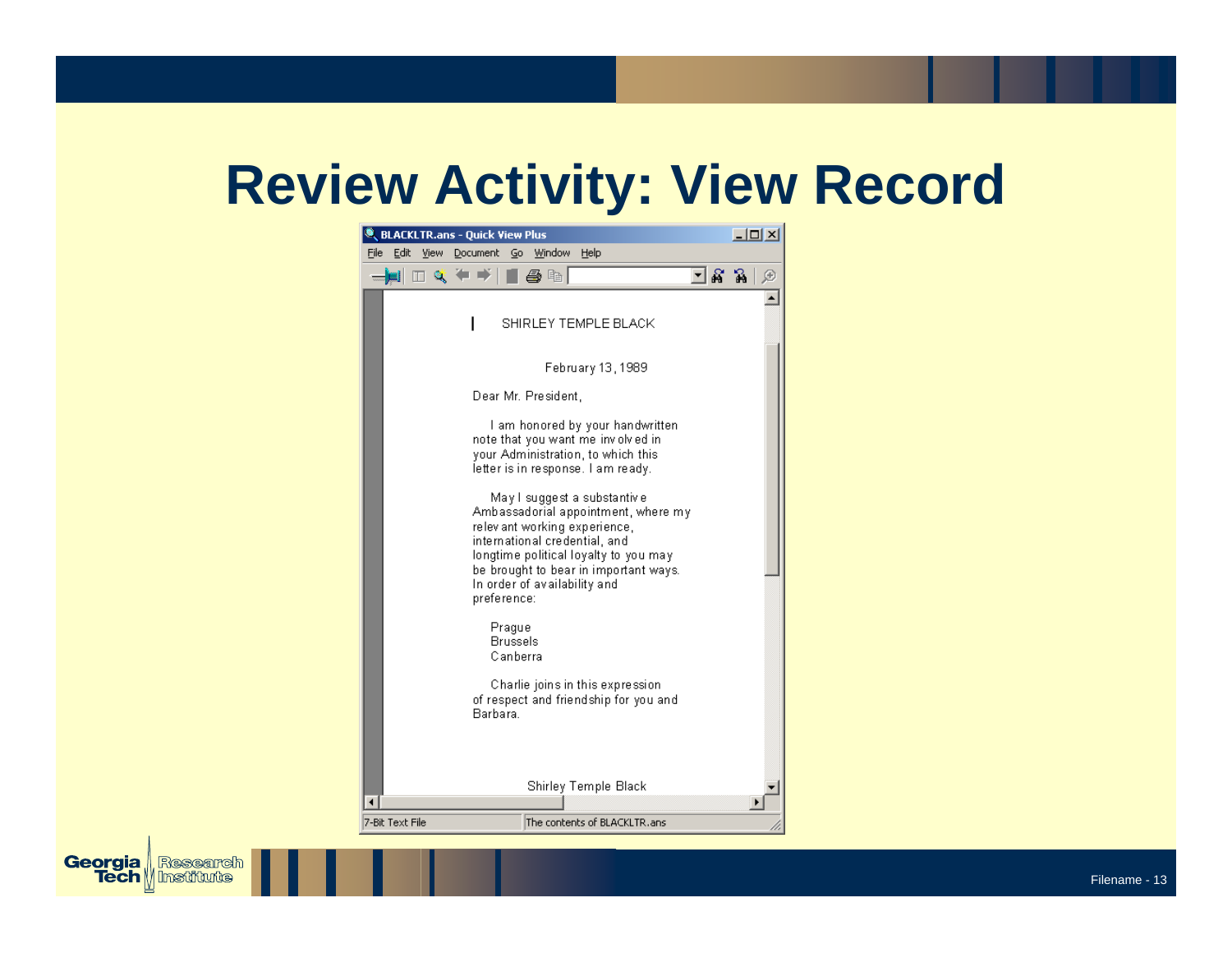# **Review Activity: Withdraw Record**

|      | <b>Pe Archival Processing Tool - C:\Work Area\10003.tar</b>                                      |                                                                                                                         |  |                      |                                                                                   |                                                                                                                                    |          | $\Box$   |
|------|--------------------------------------------------------------------------------------------------|-------------------------------------------------------------------------------------------------------------------------|--|----------------------|-----------------------------------------------------------------------------------|------------------------------------------------------------------------------------------------------------------------------------|----------|----------|
| Eile | Activity                                                                                         | View Action Options Tools Help                                                                                          |  |                      |                                                                                   |                                                                                                                                    |          |          |
| f?   |                                                                                                  | <b>UnMark</b>                                                                                                           |  | 01-F Review Activity |                                                                                   |                                                                                                                                    |          |          |
|      | b X X B<br>⊟—⊠ <sup>32</sup> ∫ 10003 <mark> </mark><br><b>⊟……</b> 7 <b>®</b><br><br><br><br><br> | Open<br>$C$ lose<br>Redact<br>Add to Case<br>Remove From Case<br><b>PRM</b><br>Mark for Transfer<br>□□ त्वाकाटस्टरः बाह |  | Property             | Path:<br>File Type:<br>Length:<br>Last Modified:<br>SHA-Digest:<br>Case Document: | Value<br>BLACK\BLACKLTR.ans<br>ASCII 7-bit Text<br>683<br>4/2/2007 11:00:00 AM<br>D6D2BB9D80787A7A6987093370B37F5A578A2B7A<br>True |          |          |
|      |                                                                                                  |                                                                                                                         |  |                      |                                                                                   |                                                                                                                                    |          |          |
|      |                                                                                                  |                                                                                                                         |  |                      |                                                                                   |                                                                                                                                    | 4/2/2007 | 12:59 PM |

**Georgia** Research

Research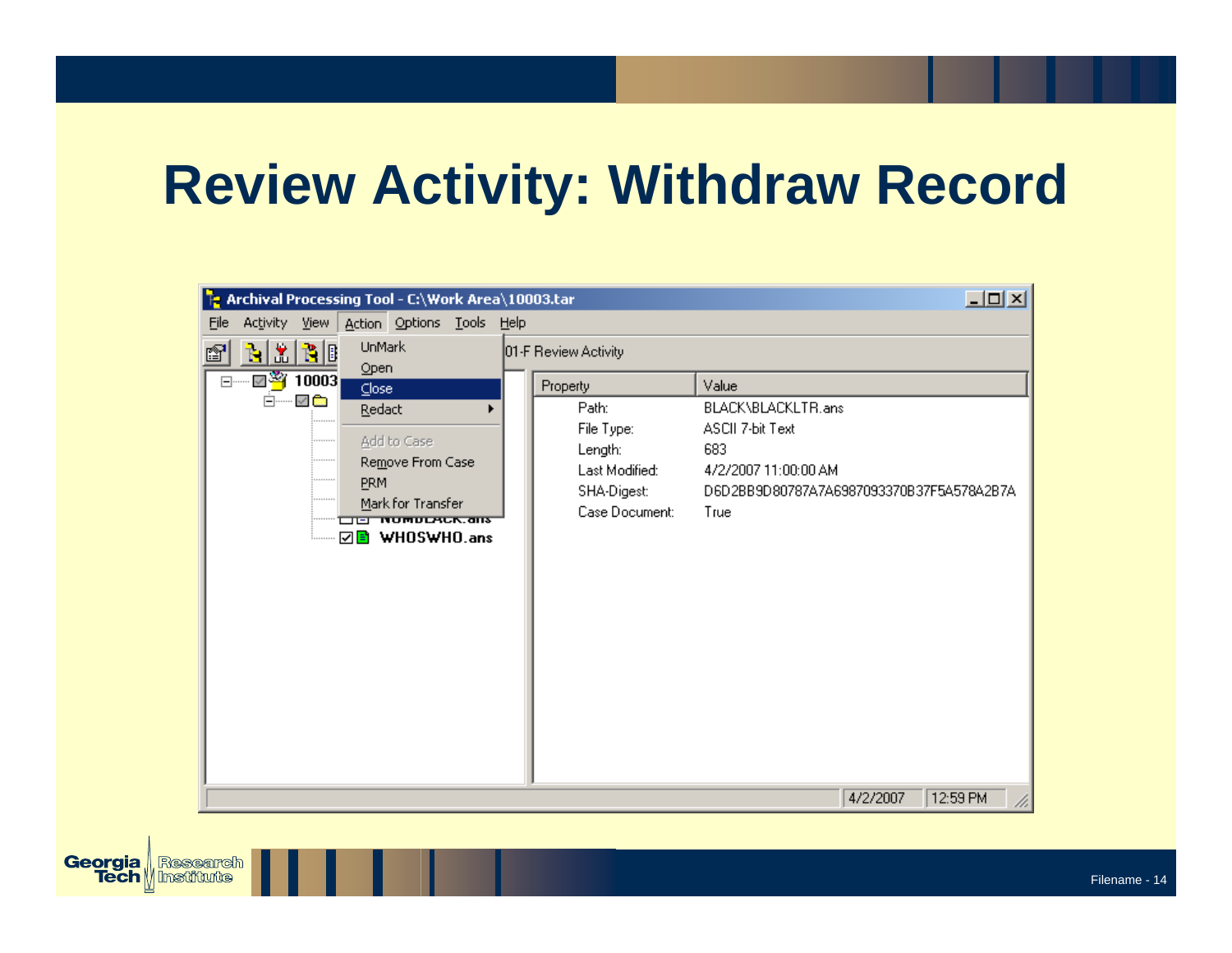# **Review Activity: PRA Restrictions and FOIA Exceptions**

|                     | $\mathbf{x}$<br>Reasons Withdrawn |                   | <b>Reasons Withdrawn</b>                                                    | $\vert x \vert$ |
|---------------------|-----------------------------------|-------------------|-----------------------------------------------------------------------------|-----------------|
| View BLACKLTR.ans   |                                   | View BLACKLTR.ans |                                                                             |                 |
|                     | FOIA<br>Misc<br>PRA               |                   | PRA<br><b>FOIA</b><br>Misc                                                  |                 |
| Restri              | Description                       | Restri            | Description                                                                 |                 |
| $\Box$ a(1)         | National security                 | D <sub>b(1)</sub> | National security                                                           |                 |
| $\blacksquare$ a(2) | Appointments to Federal offices   | $\Box$ b(2)       | Agency guidelines/agreements about investigations                           |                 |
| $\Box$ a(3)         | Exempted by Statute               | $\Box$ b(3)       | Exempt by Statute                                                           |                 |
| $\Box$ a(4)         | Confidential commercial info      | $\Box$ b(4)       | Confidential commercial info                                                |                 |
| $\Box$ a(5)         | Confidential advice               | $L_{b(5)}$        | Agency communicatons rearding litigation                                    |                 |
| $\Box$ a(6)         | Personal privacy                  | $\Box$ b(6)       | Personal Privacy                                                            |                 |
|                     |                                   | $\Box$ b(7)       | Could interfere with law enforcement proceedings                            |                 |
|                     |                                   | $\Box$ b(7)       | Could affect right to fair trial or impartial adjudication                  |                 |
|                     |                                   | $\Box$ b(7)       | Unwarranted invasion of personal privacy                                    |                 |
|                     |                                   | $\Box$ b(7)       | I dentity of or information provided by a confidential source $\  \cdot \ $ |                 |
|                     |                                   |                   |                                                                             |                 |
|                     |                                   |                   |                                                                             |                 |
|                     | ŪΚ<br>Cancel                      |                   | ŪΚ<br>Cancel                                                                |                 |
|                     |                                   |                   |                                                                             |                 |

Georgia

. Research

**Tech || Institute**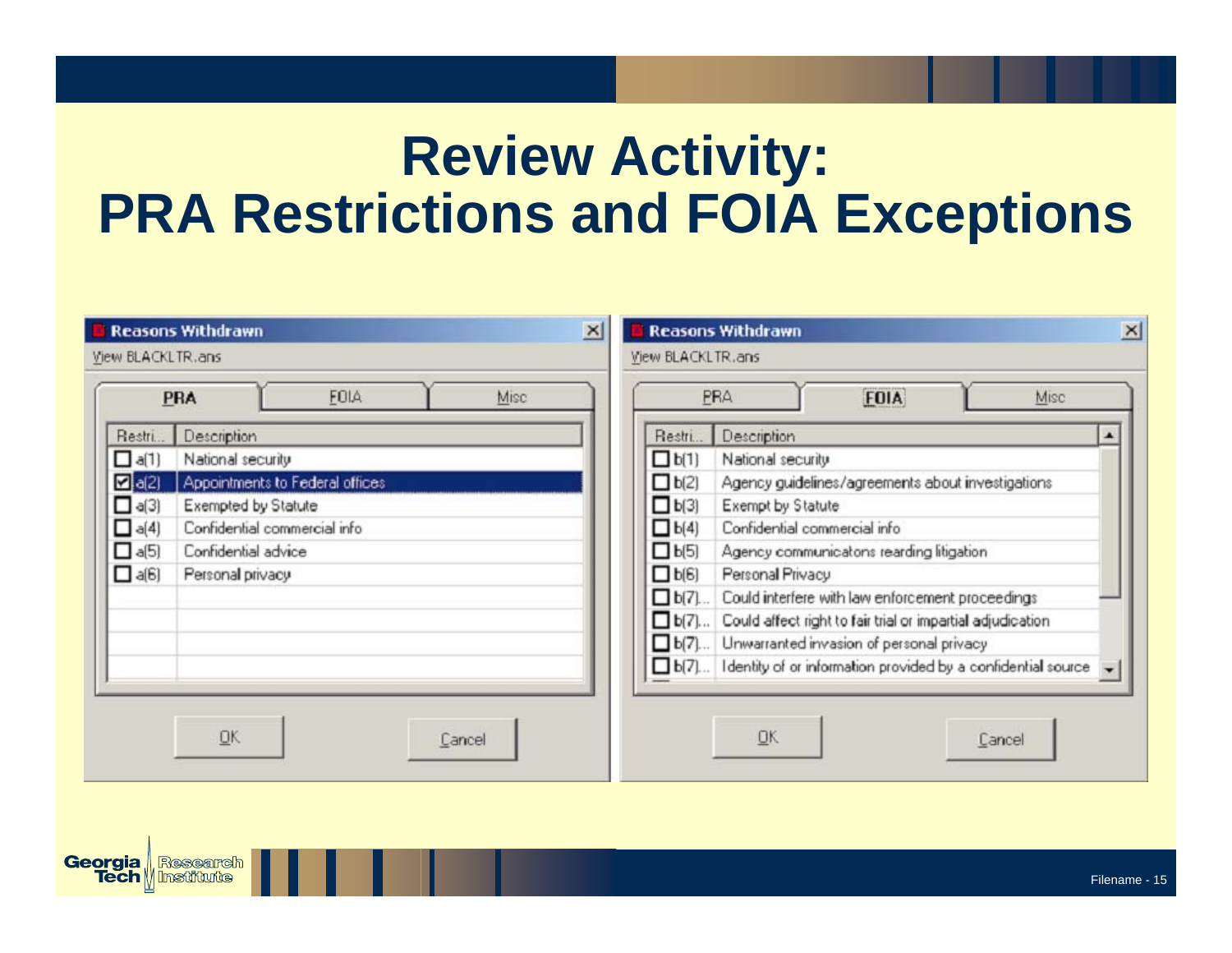# **Review Activity: Withdrawal Information**

| <b>El</b> Withdrawal Info         |                                      |         |
|-----------------------------------|--------------------------------------|---------|
| <b>Edit</b><br>View BLACKLTR.ans  |                                      |         |
| Document Type:                    | correspondence                       |         |
| Correspondent's<br>Name or Title: | From Shirley Temple to the President |         |
| Subject or Title:                 | ∥Appointment                         | ∗       |
| Chronological Date: [02/13/1989   | ×                                    |         |
| Archivist's Name:                 | Administrator                        | $\star$ |
| Date of Withdrawal: 04/02/2007    |                                      | $\star$ |
|                                   | Cancel<br>OK.                        |         |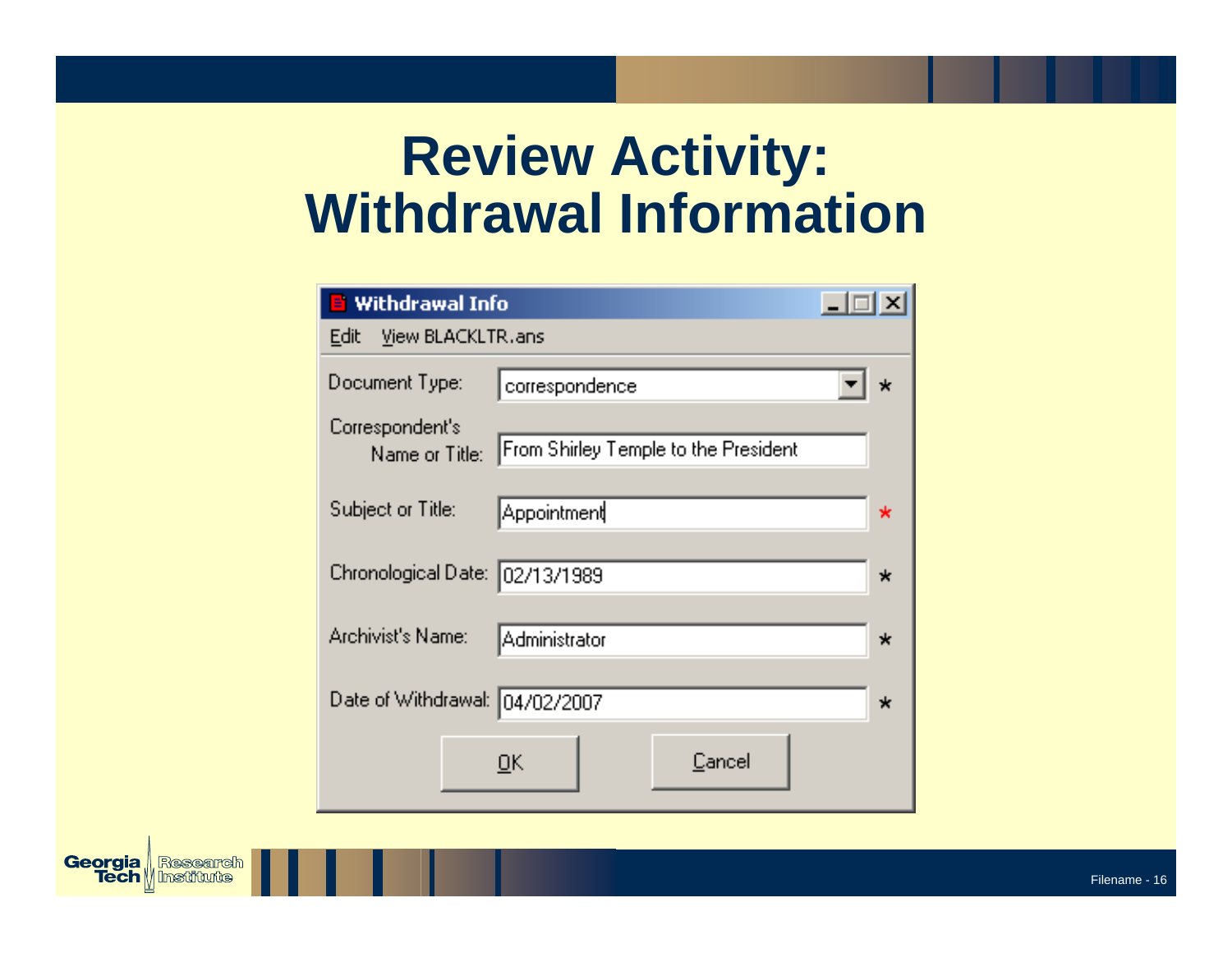### **Review Activity: Closed Record**

| <b>E</b> Archival Processing Tool - C:\Work Area\10003.tar |                                | 그미지                                      |
|------------------------------------------------------------|--------------------------------|------------------------------------------|
| Activity View Action Options Tools Help<br>File            |                                |                                          |
| 计划时间<br>FOIA Case 2007-0001-F Review Activity<br>é         |                                |                                          |
| ⊟····· 図 <sup>32</sup> 4 10003.tar                         | Property                       | Value                                    |
| <b>⊠ @</b> BLACK<br> = ……                                  | Path:                          | BLACK\BLACKLTR.ans                       |
| ☑B 89060105.TXT<br><b>☑ BLACKLTR.ans</b>                   | File Type:                     | ASCII 7-bit Text                         |
| —— □ B BLACKNOM.ans                                        | Length:                        | 683                                      |
| ┈┈□固 CHASE.ans                                             | Last Modified:                 | 4/2/2007 11:00:00 AM                     |
| ☑ B DRAFTPR.ans                                            | SHA-Digest:                    | D6D2BB9D80787A7A6987093370B37F5A578A2B7A |
|                                                            | Case Document:                 | True                                     |
|                                                            | Access:                        | Closed                                   |
|                                                            | Reasons:                       | a(2)                                     |
|                                                            | Document Type:                 | correspondence                           |
|                                                            | Correspondent's                |                                          |
|                                                            | Name or Title:                 | From Shirley Temple to the President     |
|                                                            | Subject or Title:              | Appointment                              |
|                                                            | Chronological Date: 02/13/1989 |                                          |
|                                                            | Archivist's Initials:          | Administrator                            |
|                                                            | Date of Withdrawal: 04/02/2007 |                                          |
|                                                            |                                |                                          |
|                                                            |                                |                                          |
|                                                            |                                |                                          |
|                                                            |                                | 4/2/2007<br>$1:18$ PM                    |

**Georgia** Research

Research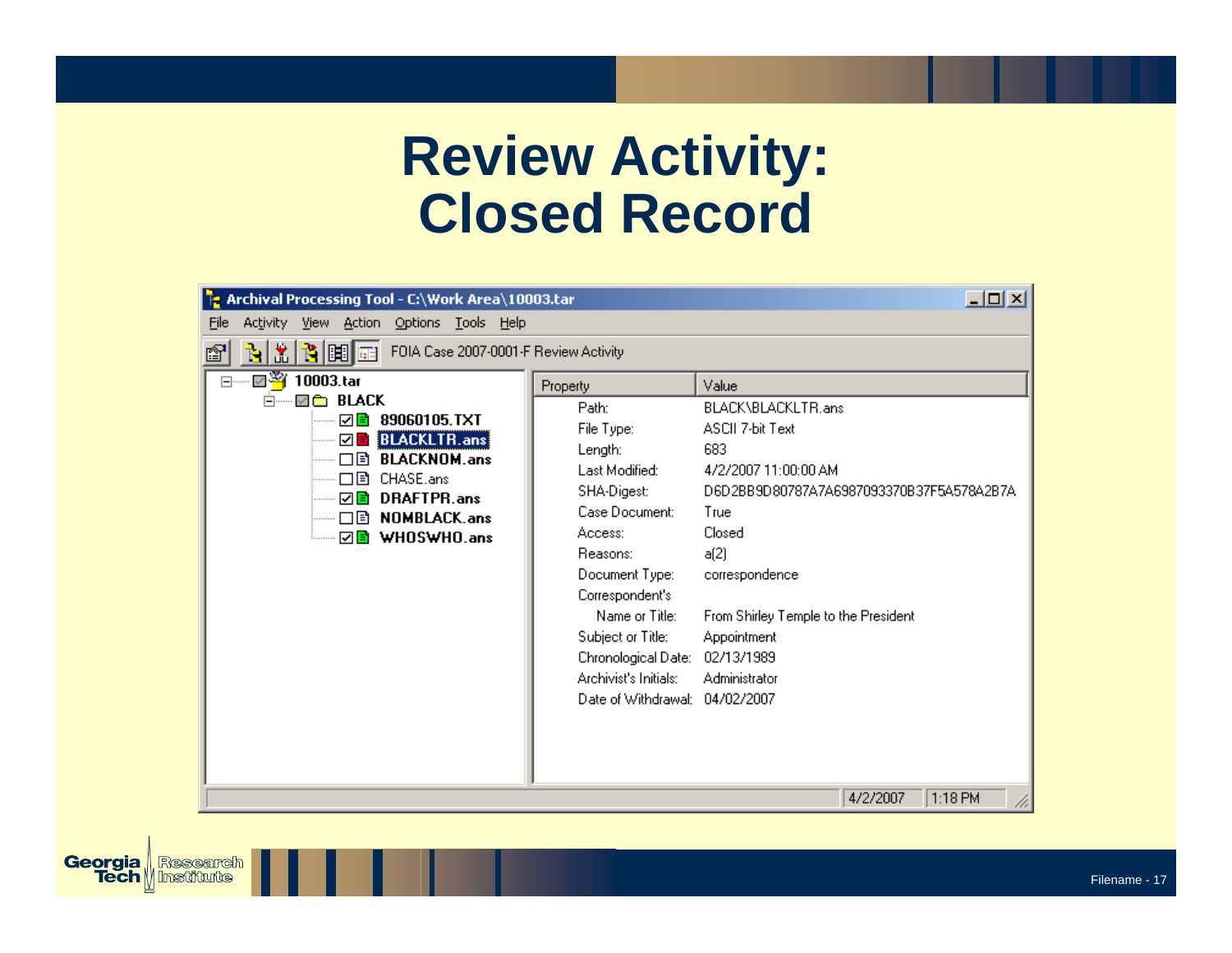# **Review Activity: Finding Aid**

| 2007-0001-F - Microsoft Internet Explorer                                                                                                                                                                                                                                   | $ \Box$ $\times$ |
|-----------------------------------------------------------------------------------------------------------------------------------------------------------------------------------------------------------------------------------------------------------------------------|------------------|
| Edit<br>Favorites<br>File<br>View<br>Tools<br>Help                                                                                                                                                                                                                          |                  |
| $\bigcirc$ Back $\ast$ $\ominus$ $\ast$ $\mathbb{R}$ $\bigcirc$ $\bigcirc$ $\bigcirc$ $\bigcirc$ Search $\circ$ Favorites $\bigcirc$<br>$\beta$ . $\mathbb{R}$ .                                                                                                            |                  |
| Address C:\Reference\2007-0001-F.htm                                                                                                                                                                                                                                        | $\Rightarrow$ Go |
| Links @ OEM@Coolidge30 @ WebMail                                                                                                                                                                                                                                            |                  |
| <b>SCOPE AND CONTENT NOTE</b>                                                                                                                                                                                                                                               |                  |
| This FOIA Case pertains to materials related to Shirley Temple Black, Ambassador to<br>Czechoslovakia. The FOIA Collection contains memoranda, biographical sketches and press<br>releases.                                                                                 |                  |
| <b>BUSH PRESIDENTIAL RECORDS: STAFF AND OFFICE FILES</b>                                                                                                                                                                                                                    |                  |
| Counsel to the President, Office of the<br>Appointments File<br>BLACK\89060105.TXT [OAID 10003]<br>BLACK\BLACKLTR.wds [OAID 10003]<br>BLACK\BLACKNOM.ans [OAID 10003]<br>BLACK\DRAFTPR.ans [OAID 10003]<br>BLACKWOMBLACK.ans [OAID 10003]<br>BLACK\WHOSWHO.ans [OAID 10003] |                  |
| My Computer<br>Done                                                                                                                                                                                                                                                         |                  |